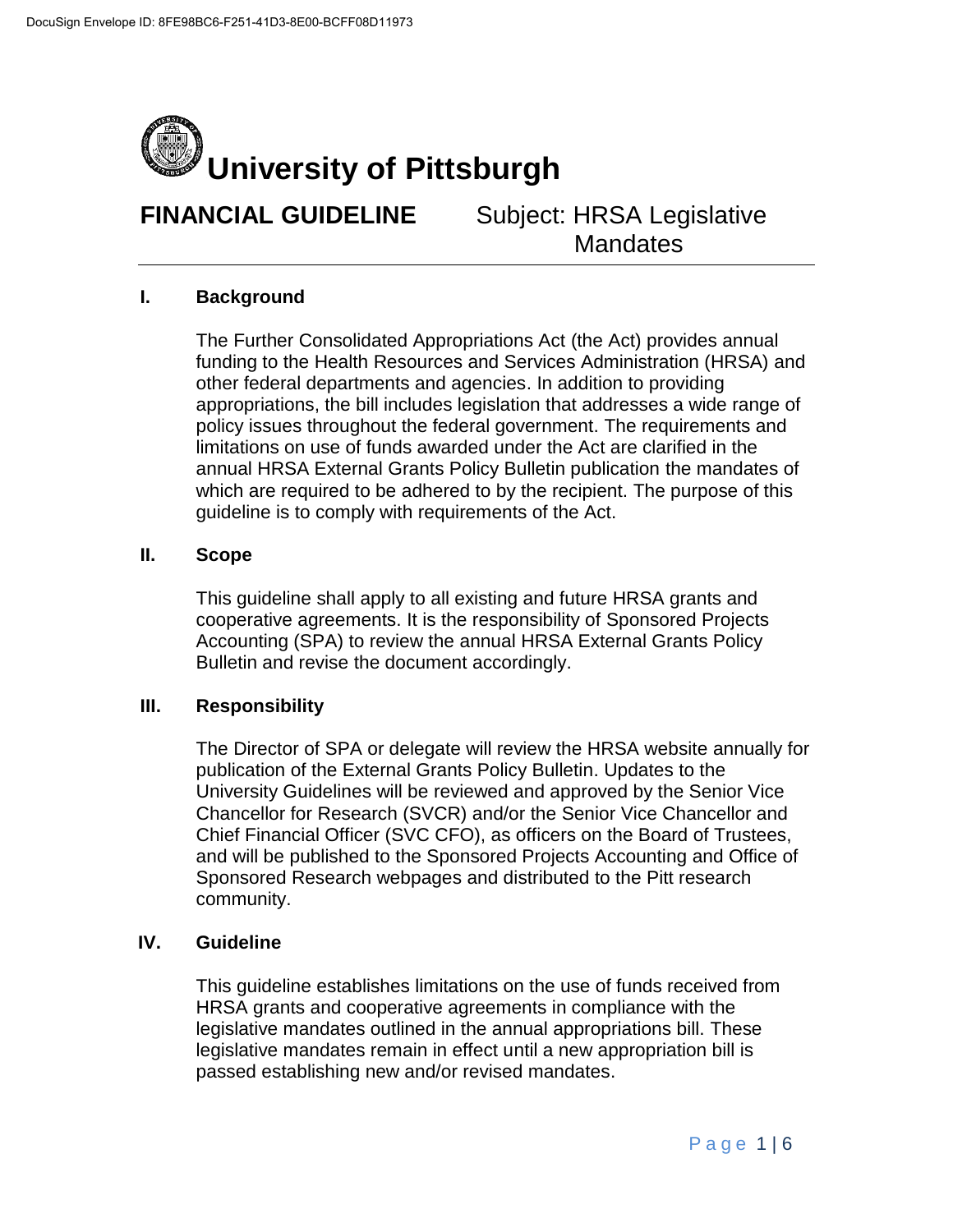

The University of Pittsburgh (Pitt) will comply with the following legislative mandates to ensure appropriated funds are used within the prescribed limitations and acknowledged appropriately:

- 1. Salary Limitation (Section 202): None of the funds appropriated in this title shall be used to pay the salary of an individual, through a grant or other extramural mechanism, at a rate in excess of Executive Level II.
- 2. Gun Control (Section 210): None of the funds made available in this title may be used, in whole or in part, to advocate or promote gun control.
- 3. Anti-Lobbying (Section 503):
	- a. No part of any appropriation contained in this Act or transferred pursuant to section 4002 of Public Law 111–148 shall be used, other than for normal and recognized executive legislative relationships, for publicity or propaganda purposes, for the preparation, distribution, or use of any kit, pamphlet, booklet, publication, electronic communication, radio, television, or video presentation designed to support or defeat the enactment of legislation before the Congress or any State or local legislature or legislative body, except in presentation to the Congress or any State or local legislature itself, or designed to support or defeat any proposed or pending regulation, administrative action, or order issued by the executive branch of any State or local government, except in presentation to the executive branch of any State or local government itself.
	- b. No part of any appropriation contained in this Act or transferred pursuant to section 4002 of Public Law 111–148 shall be used to pay the salary or expenses of any grant or contract recipient, or agent acting for such recipient, related to any activity designed to influence the enactment of legislation, appropriations, regulation, administrative action, or Executive order proposed or pending before the Congress or any State government, State legislature or local legislature or legislative body, other than for normal and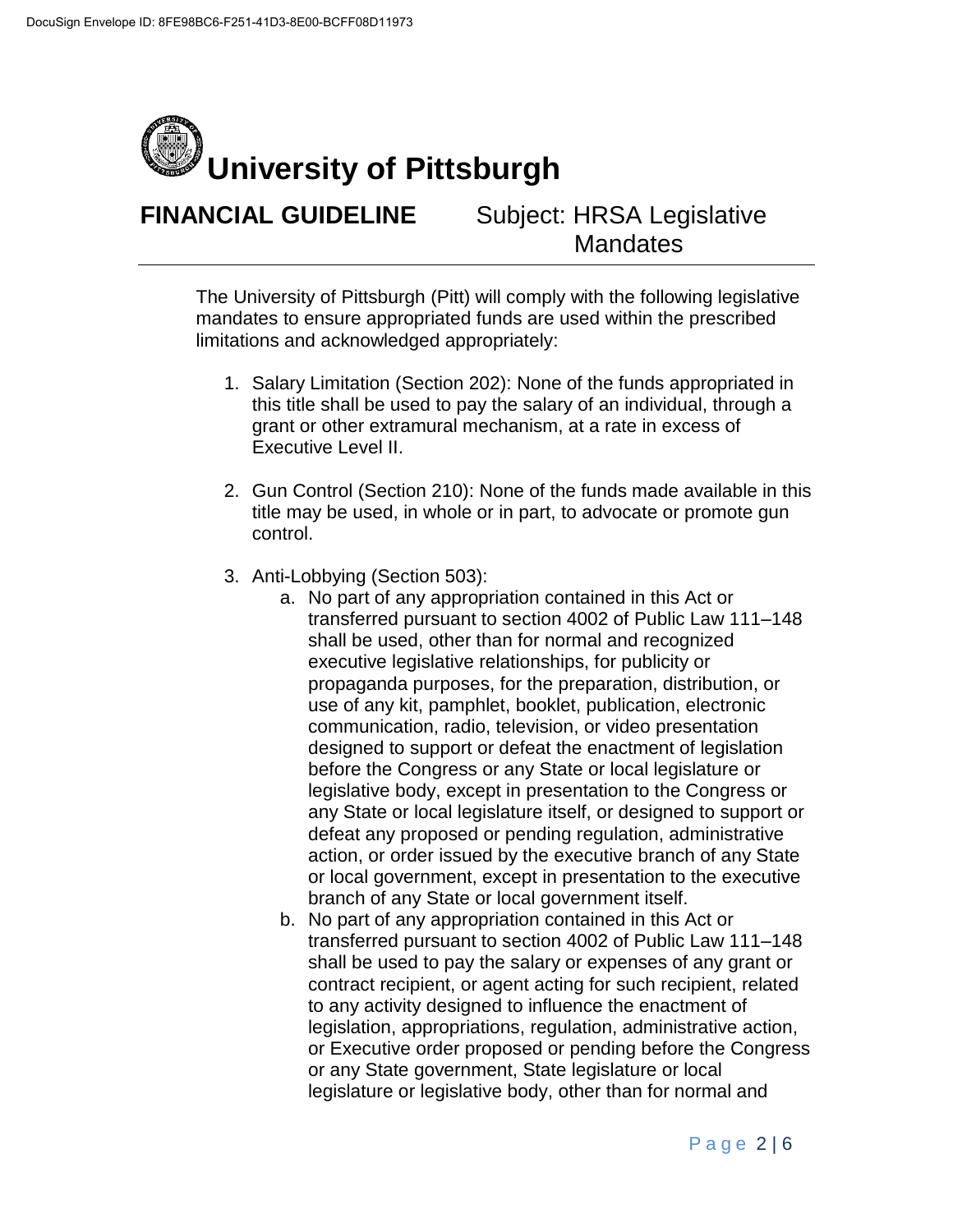

> recognized executive-legislative relationships or participation by an agency or officer of a State, local or tribal government in policymaking and administrative processes within the executive branch of that government.

- c. The prohibitions in subsections (a) and (b) shall include any activity to advocate or promote any proposed, pending or future Federal, State or local tax increase, or any proposed, pending, or future requirement or restriction on any legal consumer product, including its sale or marketing, including but not limited to the advocacy or promotion of gun control.
- 4. Acknowledgment of Federal Funding (Section 505): When issuing statements, press releases, requests for proposals, bid solicitations and other documents describing projects or programs funded in whole or in part with Federal money, the University of Pittsburgh shall clearly state the following:
	- a. the percentage of the total costs of the program or project which will be financed with Federal money;
	- b. the dollar amount of Federal funds for the project or program; and
	- c. percentage and dollar amount of the total costs of the project or program that will be financed by non-governmental sources.
- 5. Restriction on Abortions (Section 506):
	- a. None of the funds appropriated in this Act, and none of the funds in any trust fund to which funds are appropriated in this Act, shall be expended for any abortion.
	- b. None of the funds appropriated in this Act, and none of the funds in any trust fund to which funds are appropriated in this Act, shall be expended for health benefits coverage that includes coverage of abortion.
	- c. The term ''health benefits coverage'' means the package of services covered by a managed care provider or organization pursuant to a contract or other arrangement.
- 6. Exceptions to Restriction on Abortions (Section 507):
	- a. The limitations established in the preceding section shall not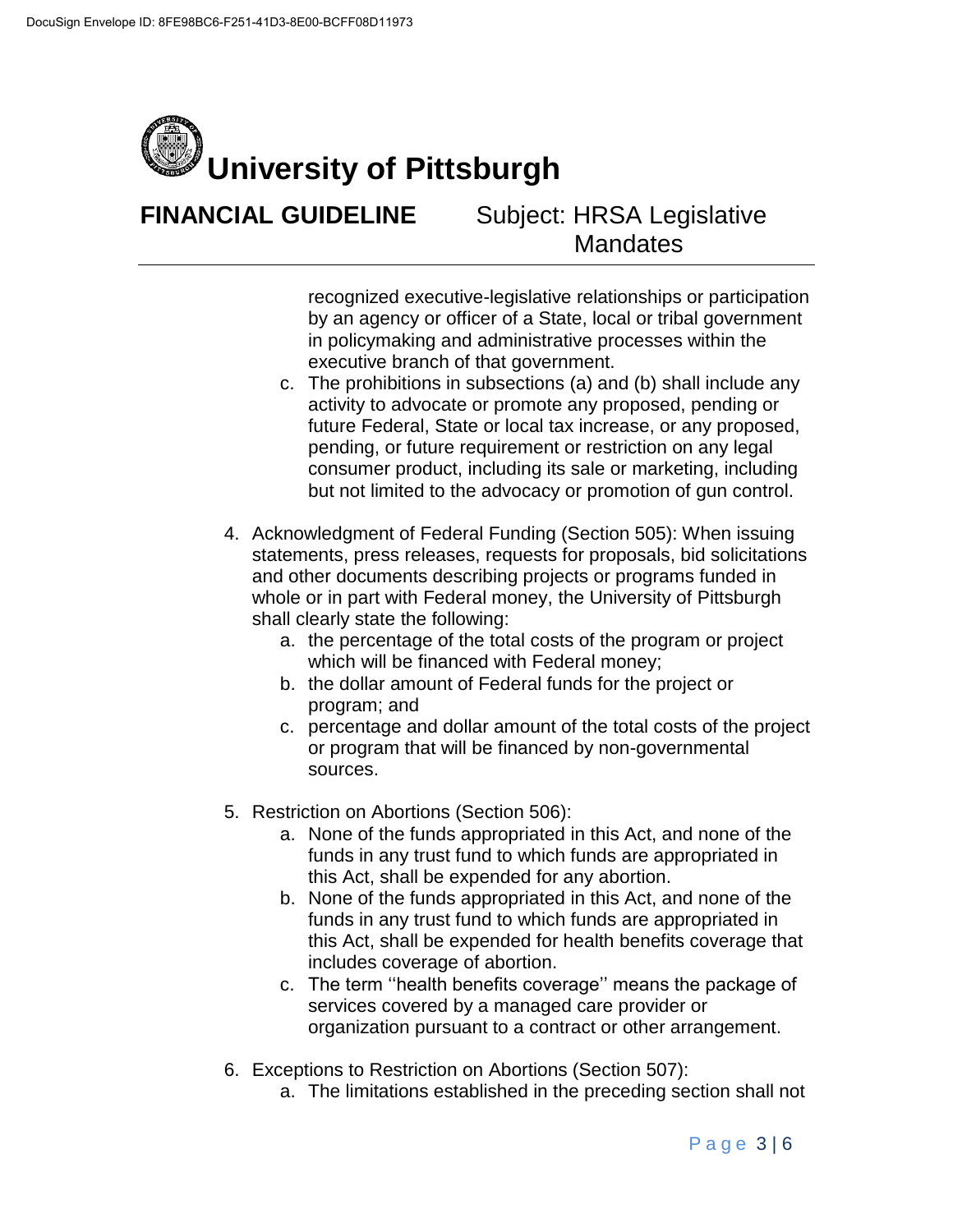

apply to an abortion:

- i. if the pregnancy is the result of an act of rape or incest; or
- ii. in the case where a woman suffers from a physical disorder, physical injury, or physical illness, including a life-endangering physical condition caused by or arising from the pregnancy itself, that would, as certified by a physician, place the woman in danger of death unless an abortion is performed.
- b. Nothing in the preceding section shall be construed as prohibiting the expenditure by a State, locality, entity, or private person of State, local, or private funds (other than a State's or locality's contribution of Medicaid matching funds).
- c. Nothing in the preceding section shall be construed as restricting the ability of any managed care provider from offering abortion coverage or the ability of a State or locality to contract separately with such a provider for such coverage with State funds (other than a State's or locality's contribution of Medicaid matching funds).
- d. Further:
	- i. None of the funds made available in this Act may be made available to a Federal agency or program, or to a State or local government, if such agency, program, or government subjects any institutional or individual health care entity to discrimination on the basis that the health care entity does not provide, pay for, provide coverage of, or refer for abortions.
	- ii. In this subsection, the term ''health care entity'' includes an individual physician or other health care professional, a hospital, a provider-sponsored organization, a health maintenance organization, a health insurance plan, or any other kind of health care facility, organization, or plan.
- 7. Ban on Funding of Human Embryo Research (Section 508):
	- a. None of the funds made available in this Act may be used for:
		- i. the creation of a human embryo or embryos for research purposes; or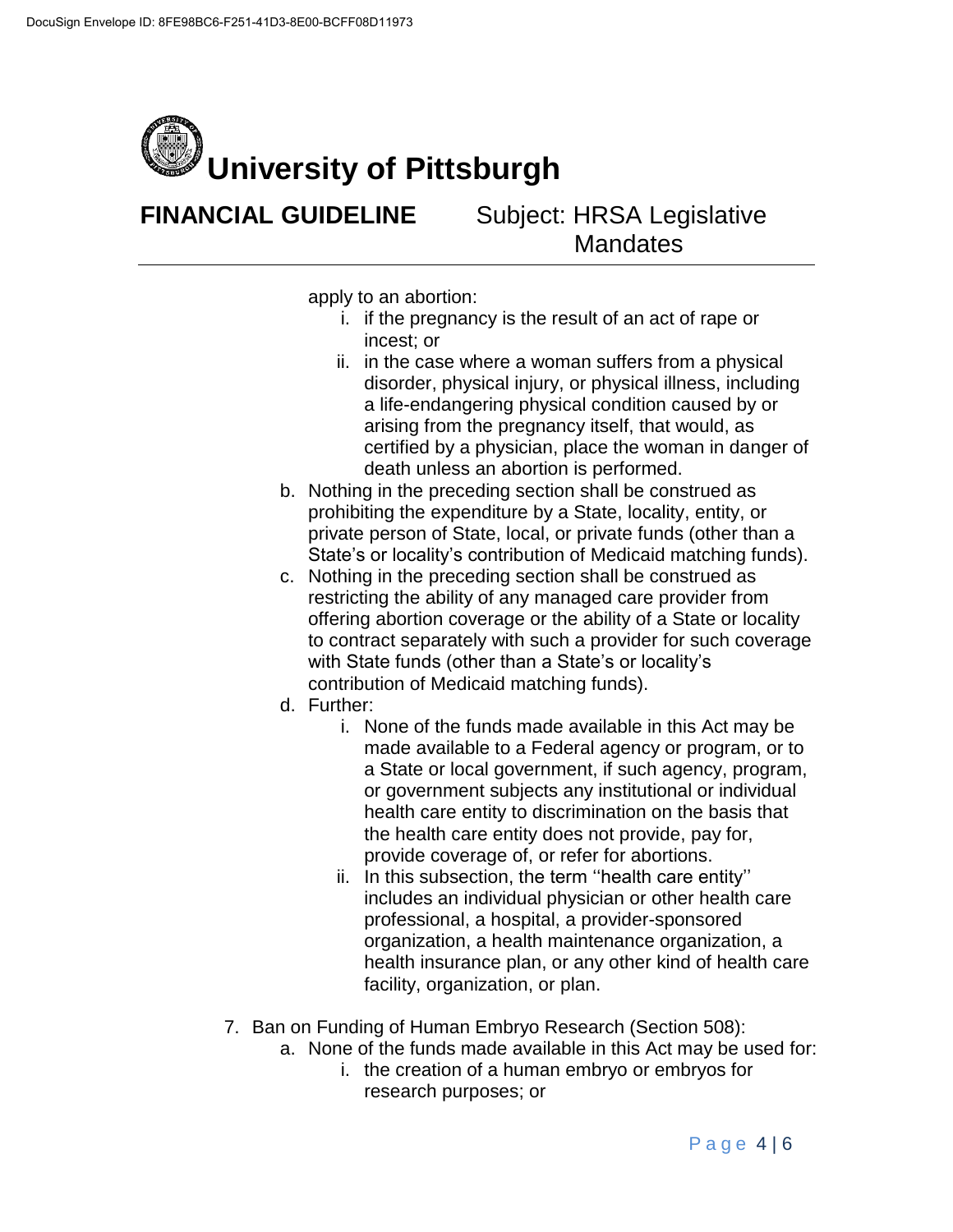

- ii. research in which a human embryo or embryos are destroyed, discarded, or knowingly subjected to risk of injury or death greater than that allowed for research on fetuses in utero under 45 CFR 46.204(b) and section 498(b) of the Public Health Service Act (42 U.S.C. 289g(b)).
- b. For purposes of this section, the term ''human embryo or embryos'' includes any organism, not protected as a human subject under 45 CFR 46 as of the date of the enactment of this Act, that is derived by fertilization, parthenogenesis, cloning, or any other means from one or more human gametes or human diploid cells.
- 8. Limitation on Use of Funds for Promotion of Legalization of Controlled Substances (Section 509):
	- a. None of the funds made available in this Act may be used for any activity that promotes the legalization of any drug or other substance included in schedule I of the schedules of controlled substances established under section 202 of the Controlled Substances Act except for normal and recognized executive-congressional communications.
	- b. The limitation in subsection (a) shall not apply when there is significant medical evidence of a therapeutic advantage to the use of such drug or other substance or that federally sponsored clinical trials are being conducted to determine therapeutic advantage.
- 9. Restriction of Pornography on Computer Networks (Section 520):
	- a. None of the funds made available in this Act may be used to maintain or establish a computer network unless such network blocks the viewing, downloading, and exchanging of pornography.
	- b. Nothing in subsection (a) shall limit the use of funds necessary for any federal, state, tribal, or local law enforcement agency or any other entity carrying out criminal investigations, prosecution, or adjudication activities.
- 10.Restrictions on Funding ACORN (Section 521): None of the funds made available under this or any other Act, or any prior